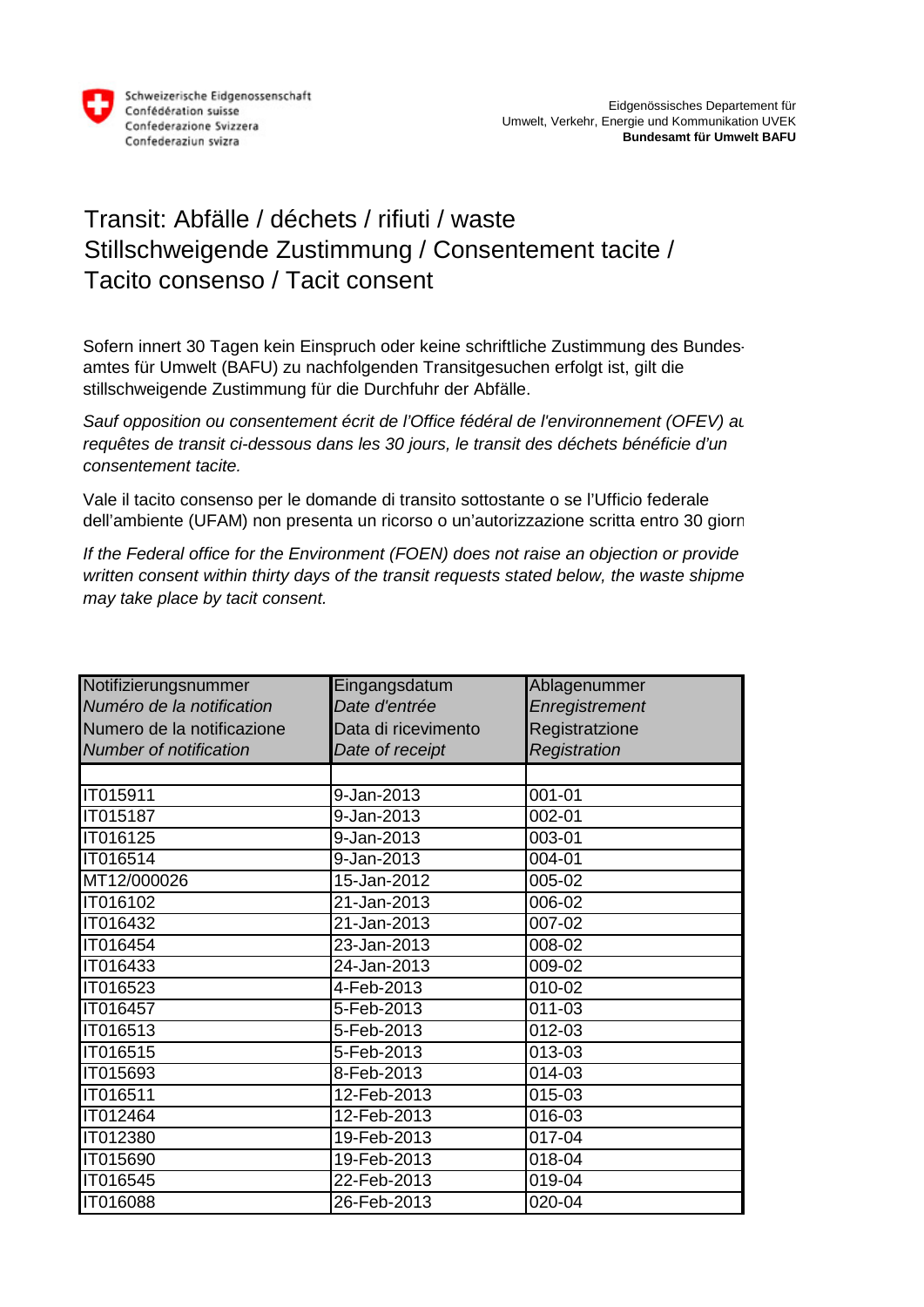

| Notifizierungsnummer          | Eingangsdatum       | Ablagenummer          |
|-------------------------------|---------------------|-----------------------|
| Numéro de la notification     | Date d'entrée       | Enregistrement        |
| Numero de la notificazione    | Data di ricevimento | Registratzione        |
| <b>Number of notification</b> | Date of receipt     | Registration          |
| IT016508                      | 26-Feb-2013         | 021-04                |
| <b>IT016477</b>               | 28-Feb-2013         | 022-04                |
| IT016739                      | 28-Feb-2013         | 023-04                |
| IT016740                      | 28-Feb-2013         | 024-05                |
| IT016713                      | 4-Mar-2013          | 025-05                |
| IT016728                      | 4-Mar-2013          | 026-05                |
| IT016712                      | 4-Mar-2013          | 027-05                |
| <b>IT013680</b>               | 5-Mar-2013          | 028-05                |
| <b>IT014828</b>               | 11-Mar-2013         | 029-06                |
| IT016525                      | 11-Mar-2013         | 030-06                |
| IT016051                      | 13-Mar-2013         | 031-06                |
| IT016082                      | 20-Mar-2013         | 032-06                |
| IT016737                      | 20-Mar-2013         | 033-06                |
| IT016730                      | 20-Mar-2013         | 034-06                |
| IT014829                      | 21-Mar-2013         | 035-07                |
| IT016709                      | $22$ -Mar-2013      | 036-07                |
| IT016710                      | 22-Mar-2013         | 037-07                |
| IT016711                      | 22-Mar-2013         | 038-07                |
| IT016717                      | 22-Mar-2013         | 039-07                |
| IT016719                      | 22-Mar-2013         | 040-07                |
| <b>IT016747</b>               | 22-Mar-2013         | 041-08                |
| IT016736                      | 25-Mar-2013         | 042-08                |
| IT016733                      | 27-Mar-2013         | 043-08                |
| IT016761                      | 3-Apr-2013          | 044-08                |
| IT016394                      | 4-Apr-2013          | 045-08                |
| IT016518                      | 8-Apr-2013          | 046-08                |
| IT016765                      | 8-Apr-2013          | 047-08                |
| <b>IT015918</b>               | $9 - Apr - 2013$    | 048-09                |
| IT015922                      | 9-Apr-2013          | $\overline{0}49 - 09$ |
| IT016114                      | 15-Apr-2013         | 050-09                |
| IT016760                      | 15-Apr-2013         | 051-09                |
| IT010635                      | 16-Apr-2013         | 052-10                |
| IT014667                      | 16-Apr-2013         | 053-10                |
| IT015914                      | 16-Apr-2013         | 054-10                |
| IT010055                      | 29-Apr-2013         | 055-10                |
| IT016448                      | 30-Apr-2013         | 056-11                |
| IT016769                      | 30-Apr-2013         | 057-11                |
| IT012458                      | 1-May-2013          | 058-11                |
| IT016743                      | 1-May-2013          | 059-11                |
| IT013682                      | 8-May-2013          | 060-11                |
| IT016778                      | 8-May-2013          | 061-11                |
| IT015917                      | 14-May-2013         | 062-11                |
| IT014312                      | $15-May-2013$       | 063-12                |
| IT015142                      | 21-May-2013         | 064-12                |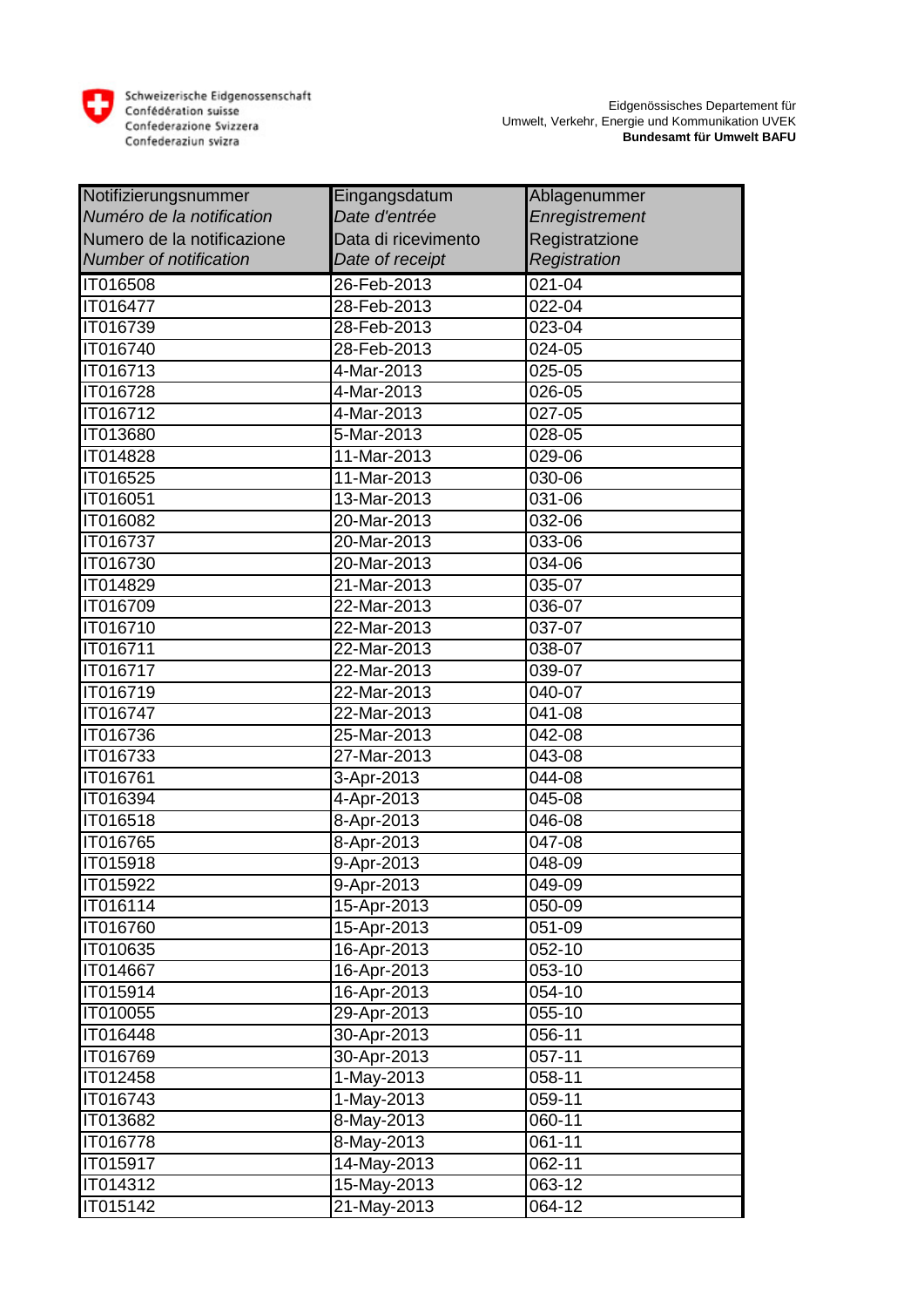

| Notifizierungsnummer          | Eingangsdatum             | Ablagenummer          |
|-------------------------------|---------------------------|-----------------------|
| Numéro de la notification     | Date d'entrée             | Enregistrement        |
| Numero de la notificazione    | Data di ricevimento       | Registratzione        |
| <b>Number of notification</b> | Date of receipt           | Registration          |
| IT016714                      | 21-May-2013               | 065-12                |
| IT012454                      | 29-May-2013               | 066-12                |
| NL212306                      | 30-May-2013               | 067-13                |
| IT014830                      | 4-Jun-2013                | 068-13                |
| IT016522                      | 5-Jun-2013                | 069-13                |
| IT015929                      | 5-Jun-2013                | 070-13                |
| <b>IT014911</b>               | 10-Jun-2013               | 071-13                |
| IT016706                      | 17-Jun-2013               | $072 - 13$            |
| <b>IT016201</b>               | 18-Jun-2013               | 073-14                |
| IT016783                      | 19-Jun-2013               | 074-14                |
| <b>IT016790</b>               | 19-Jun-2013               | 075-14                |
| IT014426                      | 20-Jun-2013               | 076-14                |
| IT016796                      | 20-Jun-2013               | 077-14                |
| IT016801                      | 20-Jun-2013               | 078-14                |
| IT016802                      | 20-Jun- $2013$            | 079-14                |
| IT016787                      | 25-Jun-2013               | 080-14                |
| IT016208                      | 26-Jun-2013               | 081-15                |
| IT016741                      | 2-Jul-2013                | 082-15                |
| IT016744                      | 2-Jul-2013                | 083-15                |
| IT016749                      | 2-Jul-2013                | 084-15                |
| IT016770                      | 2-Jul-2013                | 085-15                |
| IT016799                      | 2-Jul-2013                | $086 - 15$            |
| IT010056                      | 5-Jul-2013                | 087-15                |
| IT017150                      | 8-Jul-2013                | 088-16                |
| <b>IT016788</b>               | 9-Jul-2013                | 089-16                |
| IT014313                      | $\overline{12}$ -Jul-2013 | 090-16                |
| <b>IT015569</b>               | 19-Jul-2013               | 091-16                |
| IT013822                      | 22-Jul-2013               | 092-16                |
| IT014030                      | $24 -$ Jul-2013           | 093-16                |
| IT015567                      | 26-Jul-2013               | 094-17                |
| IT015568                      | 29-Jul-2013               | 095-17                |
| IT015927                      | 29-Jul-2013               | 096-17                |
| IT016797                      | 2-Aug-2013                | 097-18                |
| IT017158                      | 2-Aug-2013                | 098-18                |
| IT016772                      | 5-Aug-2013                | 099-18                |
| IT017170                      | 5-Aug-2013                | 100-18                |
| IT015223                      | 6-Aug-2013                | 101-18                |
| IT014167                      | 12-Aug-2012               | $\overline{1}02 - 18$ |
| IT016596                      | 12-Aug-2012               | 103-19                |
| IT016767                      | 12-Aug-2012               | 104-19                |
| IT016200                      | 20-Aug-2013               | 105-19                |
| IT016455                      | 22-Aug-2013               | 106-20                |
| IT016752                      | 22-Aug-2013               | 107-20                |
| IT017168                      | 22-Aug-2013               | 108-20                |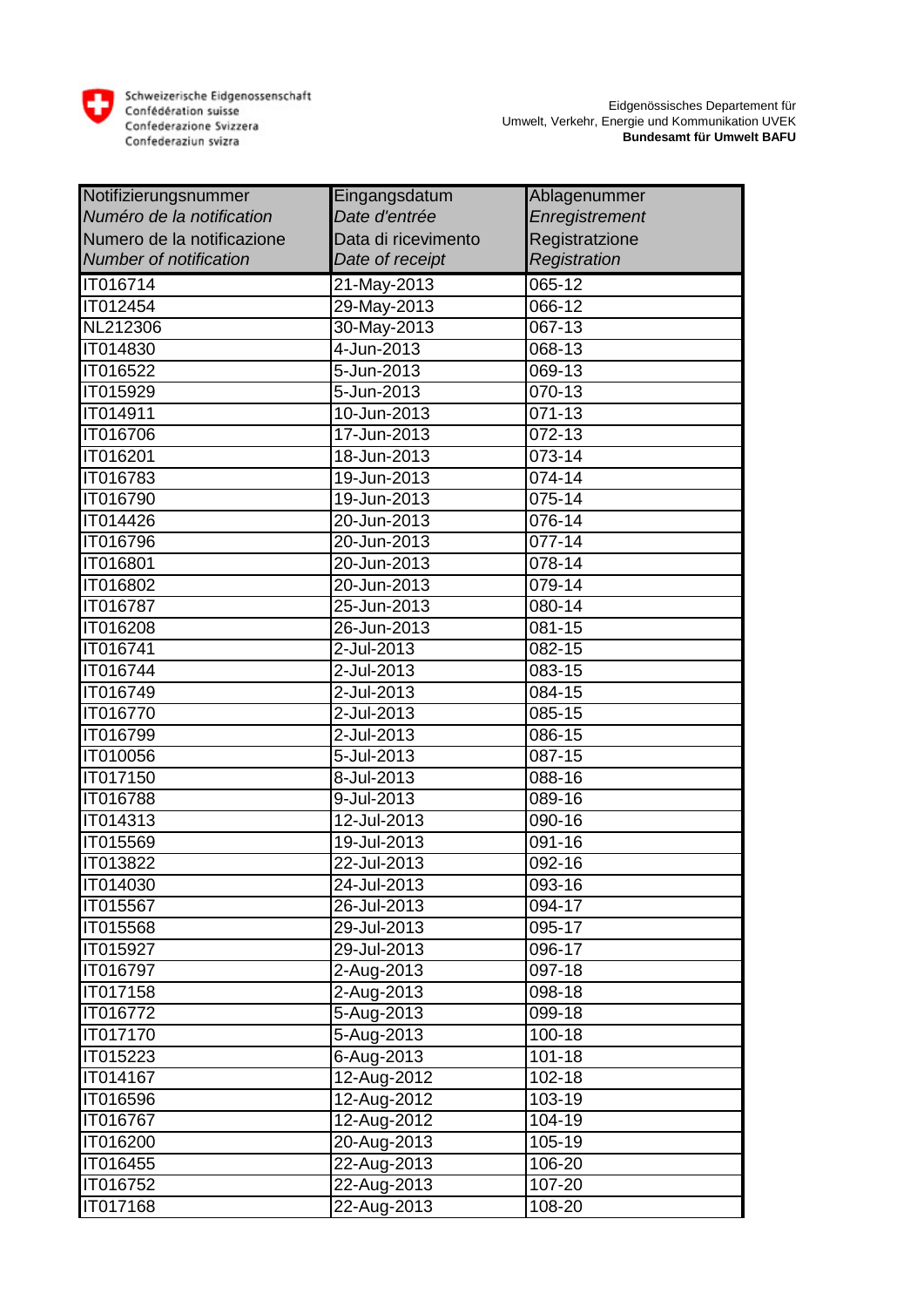

| Notifizierungsnummer          | Eingangsdatum       | Ablagenummer   |
|-------------------------------|---------------------|----------------|
| Numéro de la notification     | Date d'entrée       | Enregistrement |
| Numero de la notificazione    | Data di ricevimento | Registratzione |
| <b>Number of notification</b> | Date of receipt     | Registration   |
| IT017174                      | 22-Aug-2013         | 109-20         |
| <b>IT017189</b>               | 22-Aug-2013         | 110-20         |
| IT015937                      | 23-Aug-2013         | 111-20         |
| IT017164                      | 30-Aug-2013         | 112-21         |
| IT014997                      | 2-Sep-2013          | 113-21         |
| IT017195                      | 3-Sep-2013          | 114-21         |
| MT13/000023                   | 3-Sep-2013          | 115-21         |
| IT015570                      | $6 - Sep - 2013$    | 116-21         |
| IT016762                      | 10-Sep-2013         | 117-21         |
| IT016687                      | 18-Sep-2013         | 118-21         |
| IT015236                      | 23-Sep-2013         | 119-22         |
| IT017204                      | 23-Sep-2013         | 120-22         |
| IT014031                      | 24-Sep-2013         | 121-22         |
| BE 0003 001151                | 30-Sep-2013         | 122-22         |
| IT017181                      | 30-Sep-2013         | 123-22         |
| IT017197                      | 30-Sep-2013         | 124-23         |
| IT017208                      | 3-Oct-2013          | 125-23         |
| IT015931                      | 9-Oct-2013          | 126-23         |
| IT017201                      | 11-Oct-2013         | 127-23         |
| IT017215                      | 11-Oct-2013         | 128-23         |
| IT017161                      | 17-Oct-2013         | 129-23         |
| IT017184                      | 17-Oct-2013         | 130-23         |
| IT017209                      | 17-Oct-2013         | 131-24         |
| IT017216                      | 23-Oct-2013         | 132-24         |
| IT017149                      | 29-Oct-2013         | 133-24         |
| IT015936                      | 29-Oct-2013         | 134-24         |
| IT017237                      | 29-Oct-2013         | 135-24         |
| IT016133                      | 1-Nov-2013          | 136-24         |
| IT015940                      | 5-Nov-2013          | 137-25         |
| IT017225                      | 7-Nov-2013          | 138-25         |
| IT014032                      | 8-Nov-2013          | 139-25         |
| IT015928                      | 11-Nov-2013         | 140-25         |
| IT017239                      | 12-Nov-2013         | 141-25         |
| IT017445                      | 12-Nov-2013         | 142-25         |
| IT016212                      | 14-Nov-2013         | 143-26         |
| IT016593                      | 15-Nov-2013         | 144-26         |
| FR 2013 038 017               | 21-Nov-2013         | 145-26         |
| IT017165                      | 25-Nov-2013         | 146-26         |
| IT017192                      | 25-Nov-2013         | 147-26         |
| IT017193                      | 25-Nov-2013         | 148-26         |
| IT017222                      | 25-Nov-2013         | 149-27         |
| IT017238                      | 25-Nov-2013         | 150-27         |
| IT017240                      | 25-Nov-2013         | 151-27         |
| IT017453                      | 25-Nov-2013         | 152-27         |